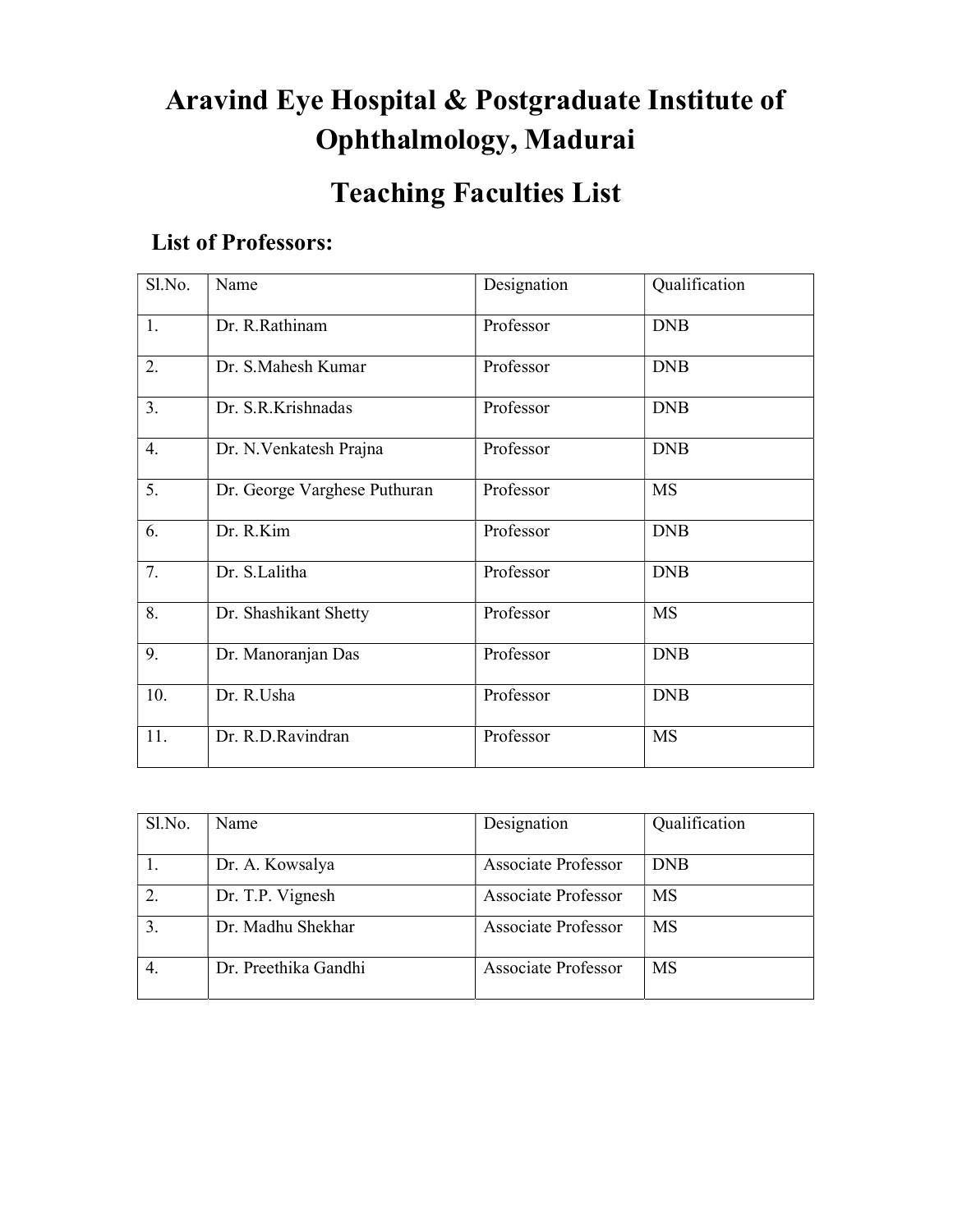| Sl.No.         | Name                  | Designation                | Qualification |
|----------------|-----------------------|----------------------------|---------------|
|                |                       |                            |               |
| 1.             | Dr. Karthik Kumar A   | <b>Assistant Professor</b> | MS            |
| $\overline{2}$ | Dr. Renu P Rajan      | <b>Assistant Professor</b> | MD            |
| 3.             | Dr. Sankarananthan R  | <b>Assistant Professor</b> | <b>MS</b>     |
| 4.             | Dr. Janani R          | <b>Assistant Professor</b> | <b>MS</b>     |
| 5.             | Dr. Aruna Pai         | <b>Assistant Professor</b> | <b>MS</b>     |
| 6.             | Dr. R. Naveen         | <b>Assistant Professor</b> | <b>MS</b>     |
| 7.             | Dr. Abirama Sundari D | <b>Assistant Professor</b> | <b>MS</b>     |
| 8.             | Dr. Ram Sudharshan R  | <b>Assistant Professor</b> | <b>MS</b>     |
| 9.             | Dr. B.Sahithya        | <b>Assistant Professor</b> | <b>MS</b>     |
| 10.            | Dr. A. Vijayalakshmi  | <b>Assistant Professor</b> | <b>MS</b>     |
| 11.            | Dr. Meghana Tanwar    | <b>Assistant Professor</b> | <b>DNB</b>    |
| 12.            | Dr. P.R.Aswin         | <b>Assistant Professor</b> | <b>MS</b>     |
| 13.            | Dr. Abinaya C         | <b>Assistant Professor</b> | <b>MS</b>     |
| 14.            | Dr. Vinitha L Rashme  | <b>Assistant Professor</b> | <b>MS</b>     |

### List of Assistant Professors:

### List of Senior Residents:

| Sl.No. | Name                | Designation     | Qualification |
|--------|---------------------|-----------------|---------------|
| 1.     | Dr. Sai Dheera M    | Senior Resident | <b>MS</b>     |
| 2.     | Dr. M. Elackiya     | Senior Resident | MS            |
| 3.     | Dr. S. Rekha        | Senior Resident | <b>MS</b>     |
| 4.     | Dr. S.S.Krithika    | Senior Resident | <b>MS</b>     |
| 5.     | Dr. S. Maya Sekar   | Senior Resident | <b>MS</b>     |
| 6.     | Dr. Suvitha S       | Senior Resident | MS            |
| 7.     | Dr. Gunja Chowdhury | Senior Resident | <b>DNB</b>    |